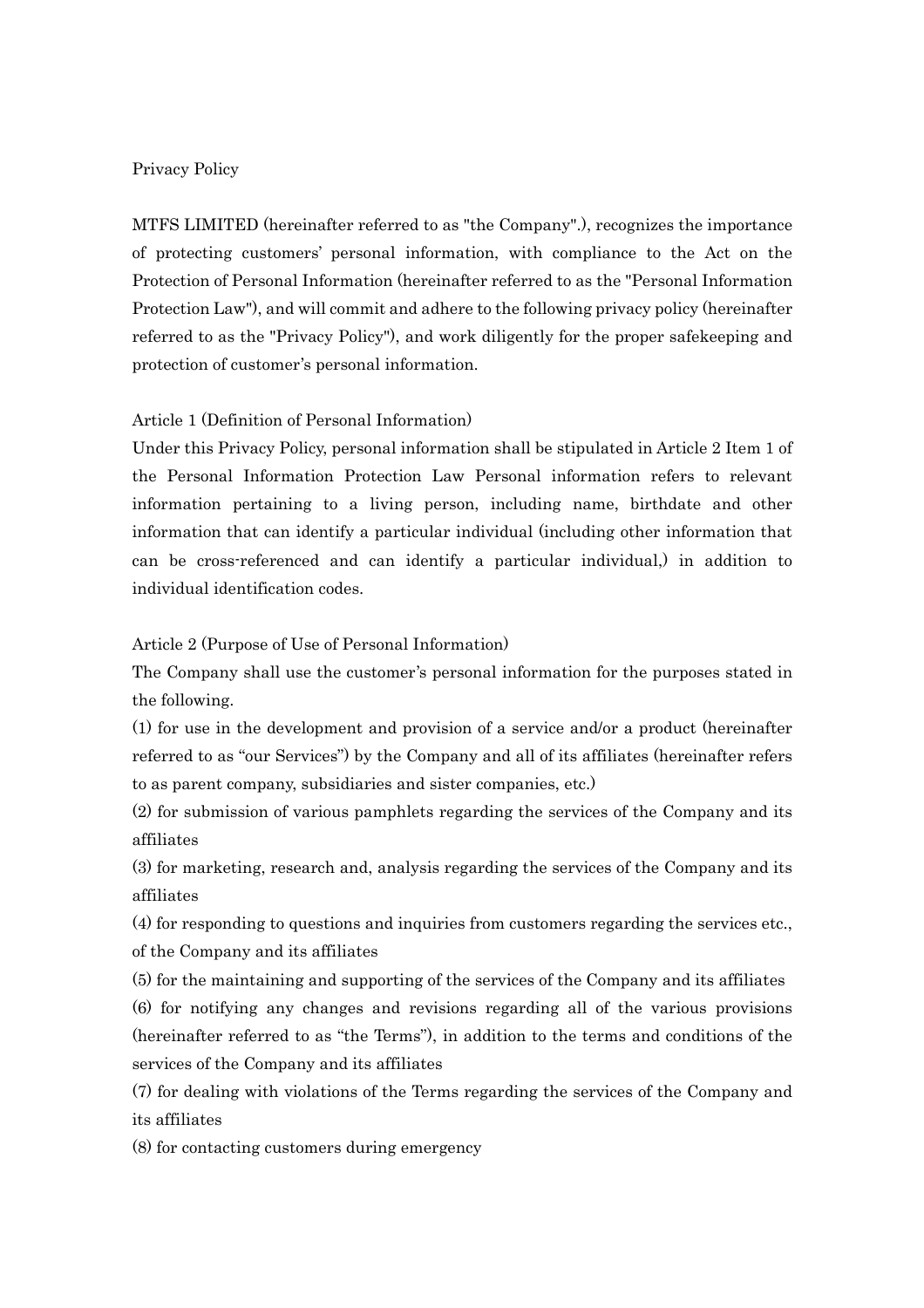(9) for purposes associated with any or all Articles, Items, and Provisions stated in the Purpose of Use

Article 3 (Limits regarding the Use of Personal Information)

The Company, excluding the following instances, and any other instances permitted by the Personal Information Protection Law or other laws and regulations,

shall not use the personal information of the customer for use beyond the scope of what is stipulated in the above article without approval from the customer.

(1) When ordered by law or by a court order from a federal judge

(2) When a person's life, body, or property is in jeopardy or harm, and if obtaining consent from the customer is difficult

(3) When it is deemed necessary for improving public health or promoting the healthy growth of children, and if obtaining consent from the customer is difficult

(4) When it is deemed necessary for the cooperation with a state institution, a local public body, an entrusted individual or an entity to execute operations prescribed by laws, and in which obtaining the consent of the customer might impede the execution of the operations concerned

(5) When outsourcing the handling of personal data to a third party

Article 4 (Secure Management of Personal Data)

1. The Company, in order to retain and manage customer's personal information, shall take the necessary steps to protect it from unauthorized access, loss, alteration, disclosure, and educate its officers and employees on the importance of Personal Information Protection.

2. In case of entrusting the personal data to a third party, stipulated in Article 3 Item 5 of this Privacy Policy, the Company and the entrusted third party must conclude a contract, detailing that the personal data will be managed appropriately and safely, under the Company's supervision.

Article 5 (Notifications regarding the Purpose of Use of Personal Information)

Under the provisions stipulated in the Personal Information Protection Law, when requested by the customer to notify, disclose, modify, add, omit, suspend use, erase, or suspend provision, the Company shall verify the customer's identification and engage accordingly within a reasonable period of time.

However, this shall not apply to cases where the Company is not obliged to disclose due to the Personal Information Protection Law, or any other laws and regulations.

Furthermore, the disclosure or notification of the purpose of use will incur a surcharge,